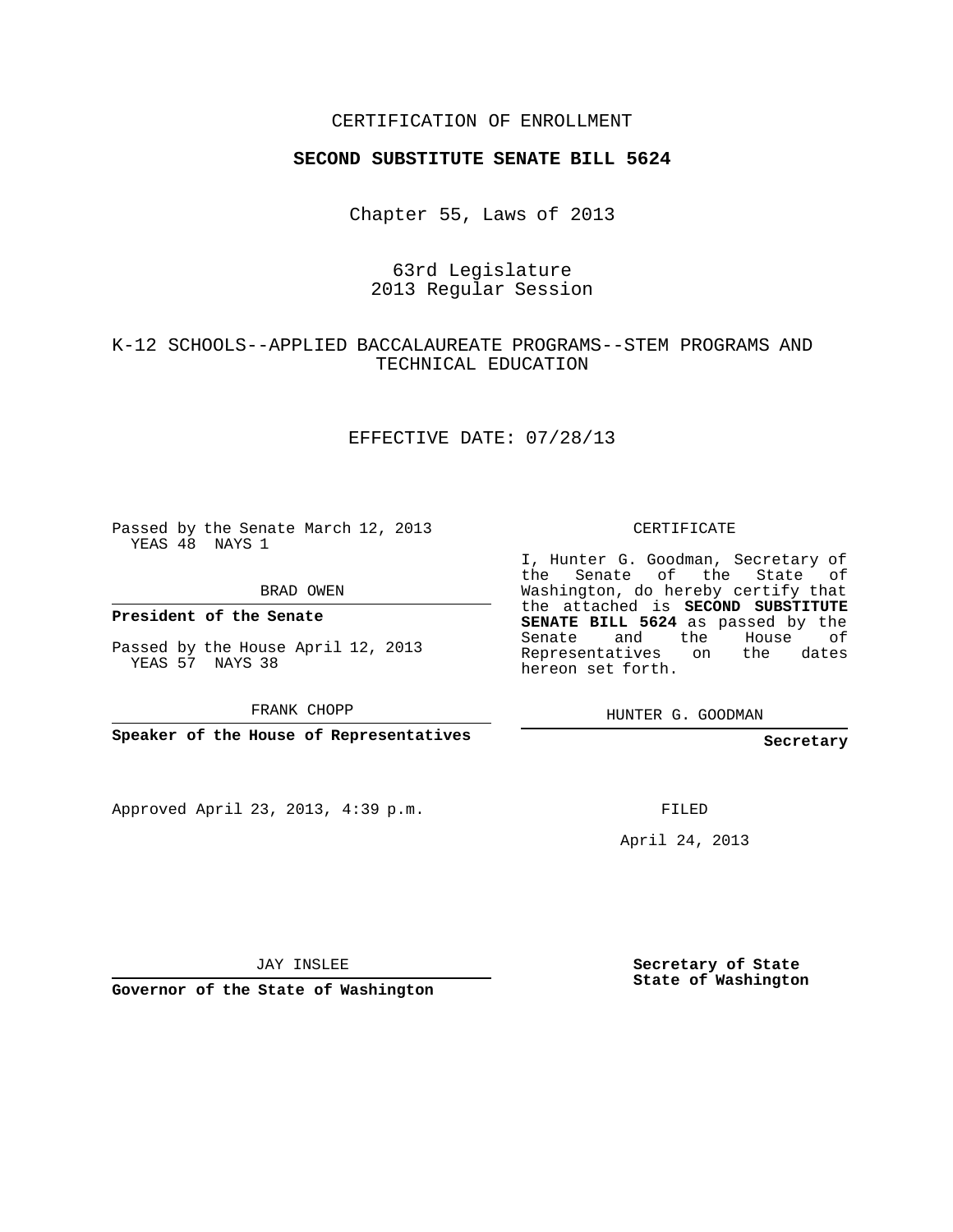# **SECOND SUBSTITUTE SENATE BILL 5624** \_\_\_\_\_\_\_\_\_\_\_\_\_\_\_\_\_\_\_\_\_\_\_\_\_\_\_\_\_\_\_\_\_\_\_\_\_\_\_\_\_\_\_\_\_

\_\_\_\_\_\_\_\_\_\_\_\_\_\_\_\_\_\_\_\_\_\_\_\_\_\_\_\_\_\_\_\_\_\_\_\_\_\_\_\_\_\_\_\_\_

Passed Legislature - 2013 Regular Session

### **State of Washington 63rd Legislature 2013 Regular Session**

**By** Senate Ways & Means (originally sponsored by Senators McAuliffe, Litzow, Shin, Kohl-Welles, Hasegawa, Rolfes, Hobbs, Becker, Frockt, Chase, Eide, and Conway)

READ FIRST TIME 03/01/13.

 AN ACT Relating to aligning high-demand secondary STEM or career and technical education programs with applied baccalaureate programs; amending RCW 28A.300.515; and adding a new section to chapter 28B.50 RCW.

BE IT ENACTED BY THE LEGISLATURE OF THE STATE OF WASHINGTON:

 **Sec. 1.** RCW 28A.300.515 and 2007 c 396 s 15 are each amended to read as follows:

 The superintendent of public instruction shall provide support for statewide coordination for math, science, and technology, including employing a statewide director for math, science, and technology. The duties of the director shall include, but not be limited to:

 (1) Within funds specifically appropriated therefor, obtain a statewide license, or otherwise obtain and disseminate, an interactive, project-based high school and middle school technology curriculum that includes a comprehensive professional development component for teachers and, if possible, counselors, and also includes a systematic program evaluation. The curriculum must be distributed to all school districts, or as many as feasible, by the 2007-08 school year;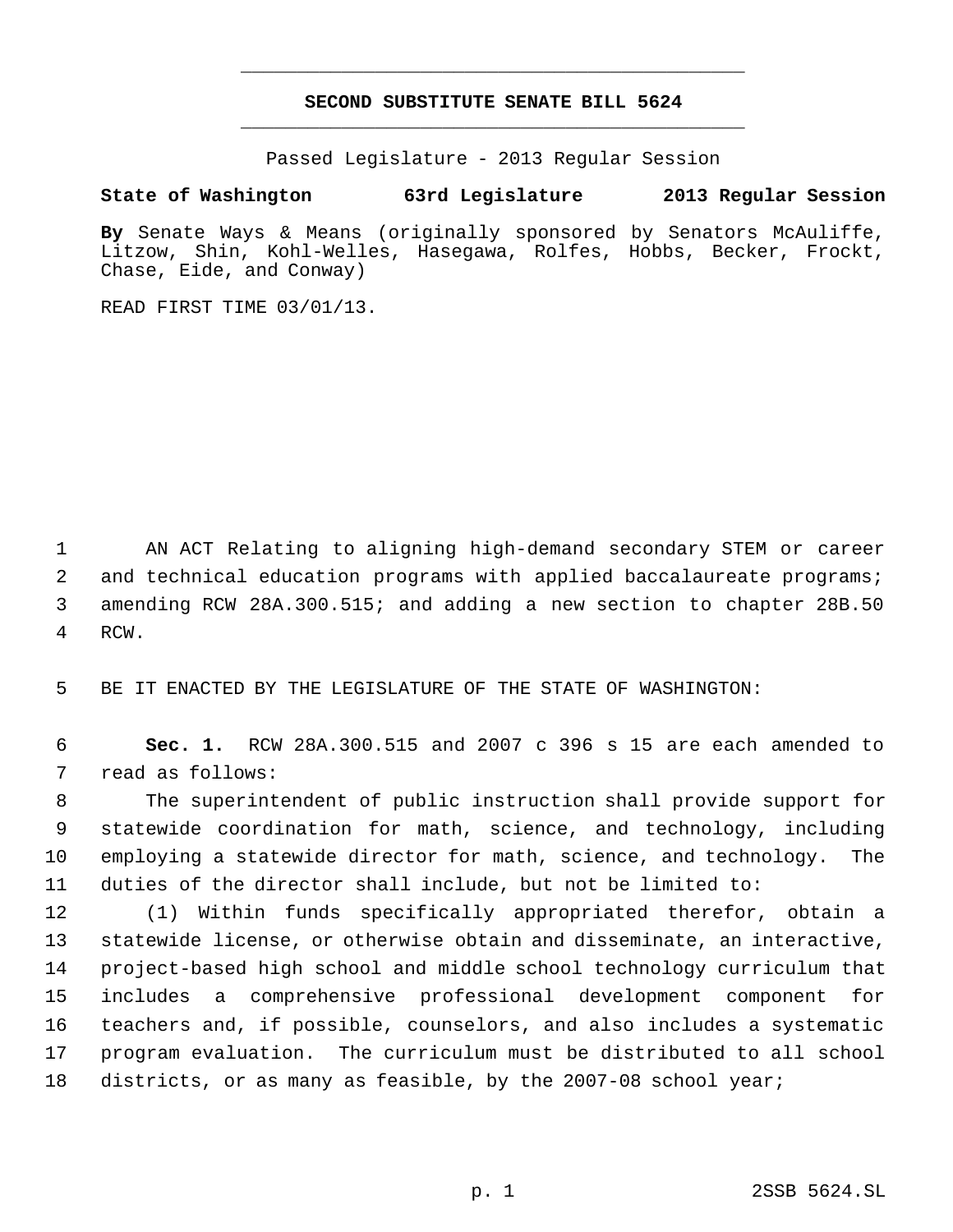(2) Within funds specifically appropriated therefor, supporting a public-private partnership to assist school districts with implementing an ongoing, inquiry-based science program that is based on a research- based model of systemic reform and aligned with the Washington state science grade level expectations;

 (3) Within funds specifically appropriated therefor, supporting a public-private partnership to provide enriching opportunities in mathematics, engineering, and science for underrepresented students in grades kindergarten through twelve using exemplary materials and instructional approaches;

 (4) In an effort to increase precollege and prework interest in math, science, and technology fields, in collaboration with the community and technical colleges, the four-year institutions of higher education, and the workforce training and education coordinating board, conducting outreach efforts to attract middle and high school students to careers in math, science, and technology and to educate students about the coursework that is necessary to be adequately prepared to succeed in these fields;

 (5) Coordinating youth opportunities in math, science, and technology, including facilitating student participation in school clubs, state-level fairs, national competitions, and encouraging partnerships between students and university faculty or industry to facilitate such student participation;

 (6) Developing and maintaining public-private partnerships to generate business and industry assistance to accomplish the following:

 (a) Increasing student engagement and career awareness, including increasing student participation in the youth opportunities in subsection (5) of this section;

 (b) Creation and promotion of student scholarships, internships, and apprenticeships;

 (c) Provision of relevant teacher experience and training, including on-the-job professional development opportunities;

 (d) Upgrading kindergarten through twelfth grade school equipment and facilities to support high quality math, science, and technology programs;

 (7) Assembling a cadre of inspiring speakers employed or experienced in the relevant fields to speak to kindergarten through twelfth grade students to demonstrate the breadth of the opportunities